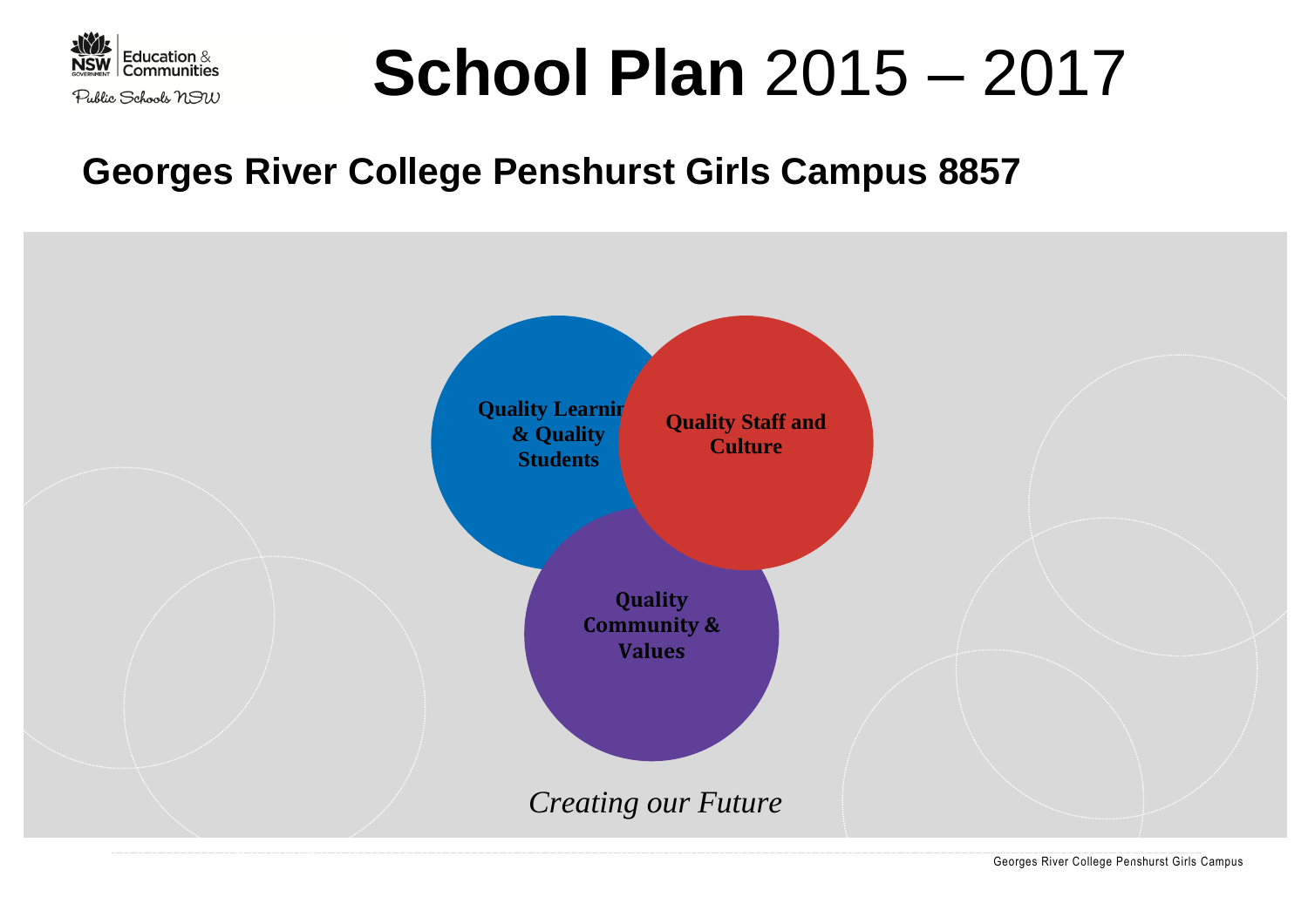## **School background** 2015 - 2017



We are a learning community committed to the development of resilient, independent and respectful girls who aim for excellence in all that they do. Our vision is to create a nurturing, collaborative and inclusive environment that prepares our girls to be responsible global citizens with the skills to succeed in the 21st Century.

Penshurst Girls Campus is part of the Georges River Collegiate group, and is a girls 7-10 middle school. The school is located 17 km south of the Sydney central business district and is part of the St George Network of schools. There are 652 students, 71% from backgrounds other than English. The school has a selective stream class in Year 7. Students graduate to the Oatley Senior Campus to complete Years 11 and 12. GRC Penshurst Girls Campus is a leading learning community focused on the educational needs of girls. School structures, curriculum and teaching and learning programs are designed to achieve the best possible outcomes for students. Students participate in challenging comprehensive programs with access to sporting, cultural and community activities. There are many opportunities for extra curricula activities and the school is well known for its longstanding success in student leadership, public speaking, music and drama. The school community values the creative and performing arts as well as sporting endeavours. The school emphasises student welfare programs and has an innovative pastoral care system. The school community values a safe and cooperative learning environment.

### **School vision statement School context School planning process**

The consultation process for the Penshurst Girls Campus 2015-2017 School Plan began in August 2014 with the school executive. At this workshop 5 envisioning questions were asked and the executive team collaboratively integrated and refined their vision for our school. In August 2014 a whole staff forum was held and in September 2014 a Parent and Community Forum was held. Parents, school executive, teachers, students, feeder primary School Principals and the College Principal engaged in the same process as key stakeholders in our school's future. In November 2014 the ideas and vision that was already emerging were discussed in detail at a student forum. In December, at a number of planning days, the School Planning team (the executive) were able to articulate the new School vision and define our 3 strategic directions and their purposes. The entire staff then met as 3 strategic direction action teams and began to develop the improvement measures that we wish to see. The final product was endorsed by the staff, students and  $P \& C$ . The School Plan is a dynamic document that will respond to and adapt to our school community's needs. In this regard it is a flexible document that aligns with system priorities and DEC policies and agendas. Ongoing evaluation and monitoring of our progress towards our goals is an integral part of our School Plan. At the beginning of 2016 our School Plan was updated to reflect our changing needs and plans. At the beginning of 2017 our School Plan was again updated to reflect our changing needs and plans.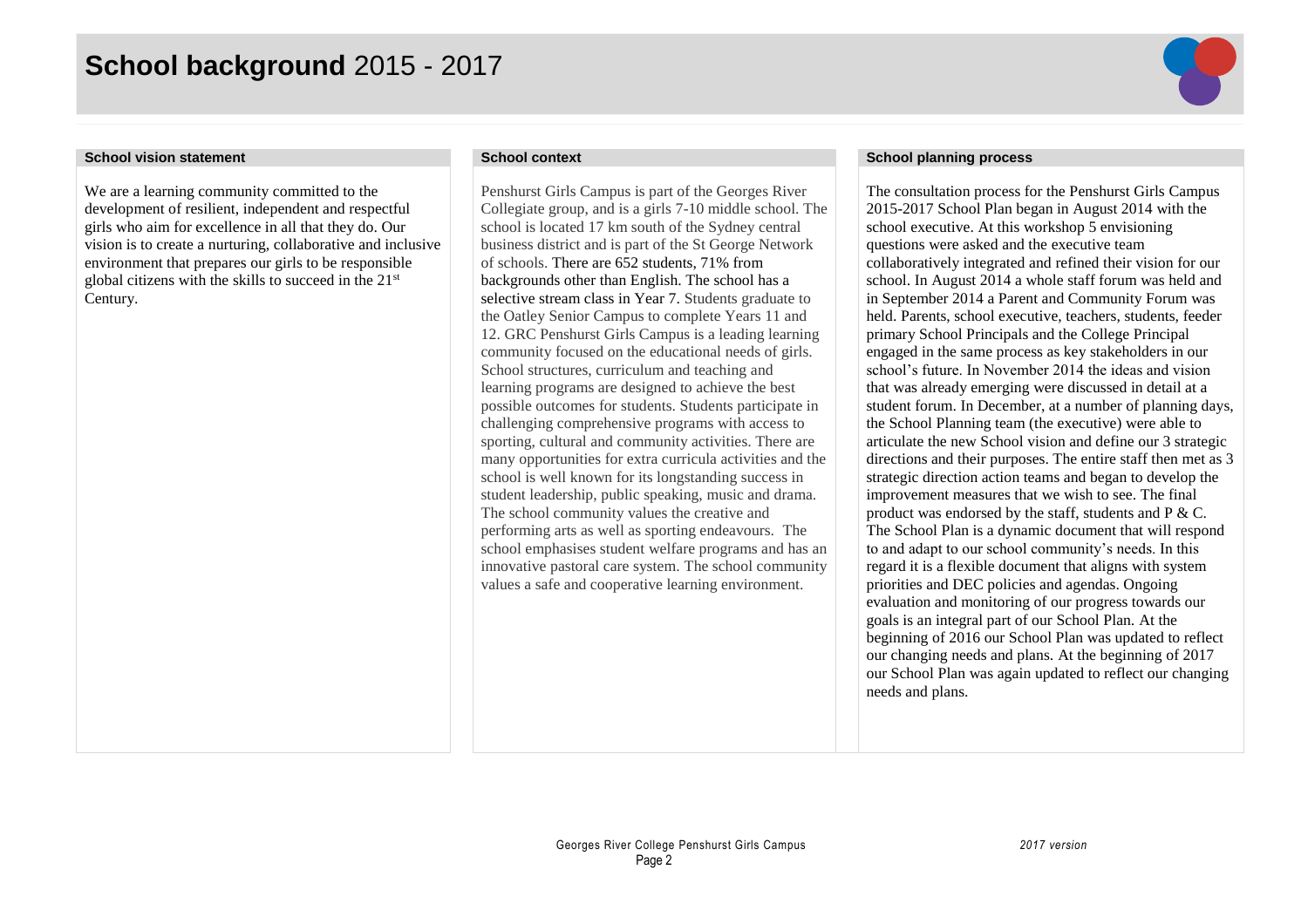## **School strategic directions 2015 - 2017**







To empower students with the skills and capacity that will equip them to be confident and independent life-long learners who are future focussed and responsible global citizens.

### **Purpose:**

To further build a culture of dynamic professional staff who embed excellence throughout the school community by engaging in ongoing learning, reflection and a commitment to develop, share and implement best practice.

**Quality Staff and Culture**

### **Purpose:**

To build stronger and mutually beneficial relationships as an educational community by developing collaborative partnerships that enhances student learning outcomes. To create a culture of positive values that empowers all members of our school community to achieve success within an inclusive framework that values diversity, tolerance and active citizenship.

**Quality Community & Values**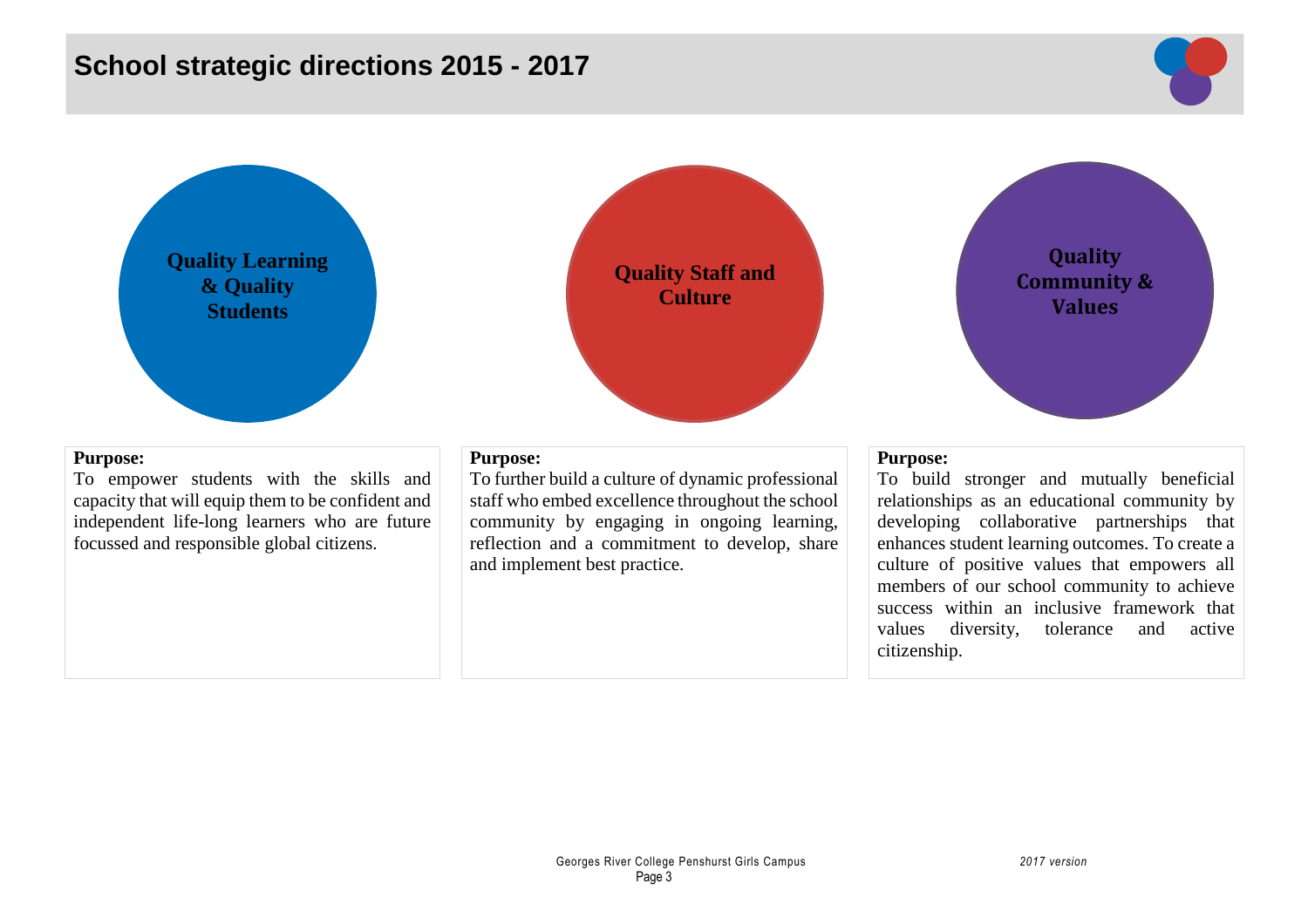## Strategic Direction 1: **Quality Learning & Quality Students**

To empower students with the skills and capacity that will equip them to be confident and independent life-long learners who are future focussed and responsible global citizens.

#### **Improvement Measures**

- 10% increase in performance at the top 2 bands of Year 9 NAPLAN reading in 2017
- 40% increase of teachers confident in utilizing learning technologies to maximise 21C learning opportunities for students

**Students: Students will be supported in** developing their skills to be successful 21<sup>st</sup> century learners. Their literacy & numeracy skills will be their foundation for lifelong success.

**Staff:** Staff will engage in a collaborative professional learning journey to improve their teaching practice and when using technology to effectively engage students in their learning

**Parents/Carers:** Parents will work in partnership with the school to help build resilience in their daughters and help create a culture that values independent learning

**Community Partners:** our community partners will join us in the journey to build resilient, independent young women who value lifelong learning

**Leaders:** Our school leaders will drive these projects and ensure that all stakeholders are empowered to achieve success. Our leaders will identify and develop aspiring leaders and create capacity through delegation and trust

### **Projects:**

- The school will develop and implement an explicit program to further improve student literacy & numeracy skills
- The school will implement an evidence based iPad Project. All teachers will integrate iPads into their teaching and learning programs

### **Evaluation Plan**

Baseline data to be collected for students and staff (and broken down by equity groups), including NAPLAN results. Improvement measure may change depending on base line data findings. Student, staff and parent surveys and satisfaction monitoring (TTFM)

### **Purpose People Processes Products and Practices**

- 10% increase in performance at the top 2 bands of Year 9 NAPLAN in reading in 2017
- ❖ 40% increase of teachers confident in utilizing learning technologies to maximise 21C learning experiences for students

#### **Product:**

 All staff engage in explicit professional learning to improve student numeracy and literacy skills, particularly in reading

#### **Practice:**

 Teachers and students will actively adopt strategies to move our students along the literacy and numeracy continuums

#### **Product:**

 All staff use iPads in their teaching practice, particularly in Year 7, in line with the school's iPad agreement and using the evidence base provided.

#### **Practice:**

 Students use technology in integrated and ethical ways that promote confidence and independent learning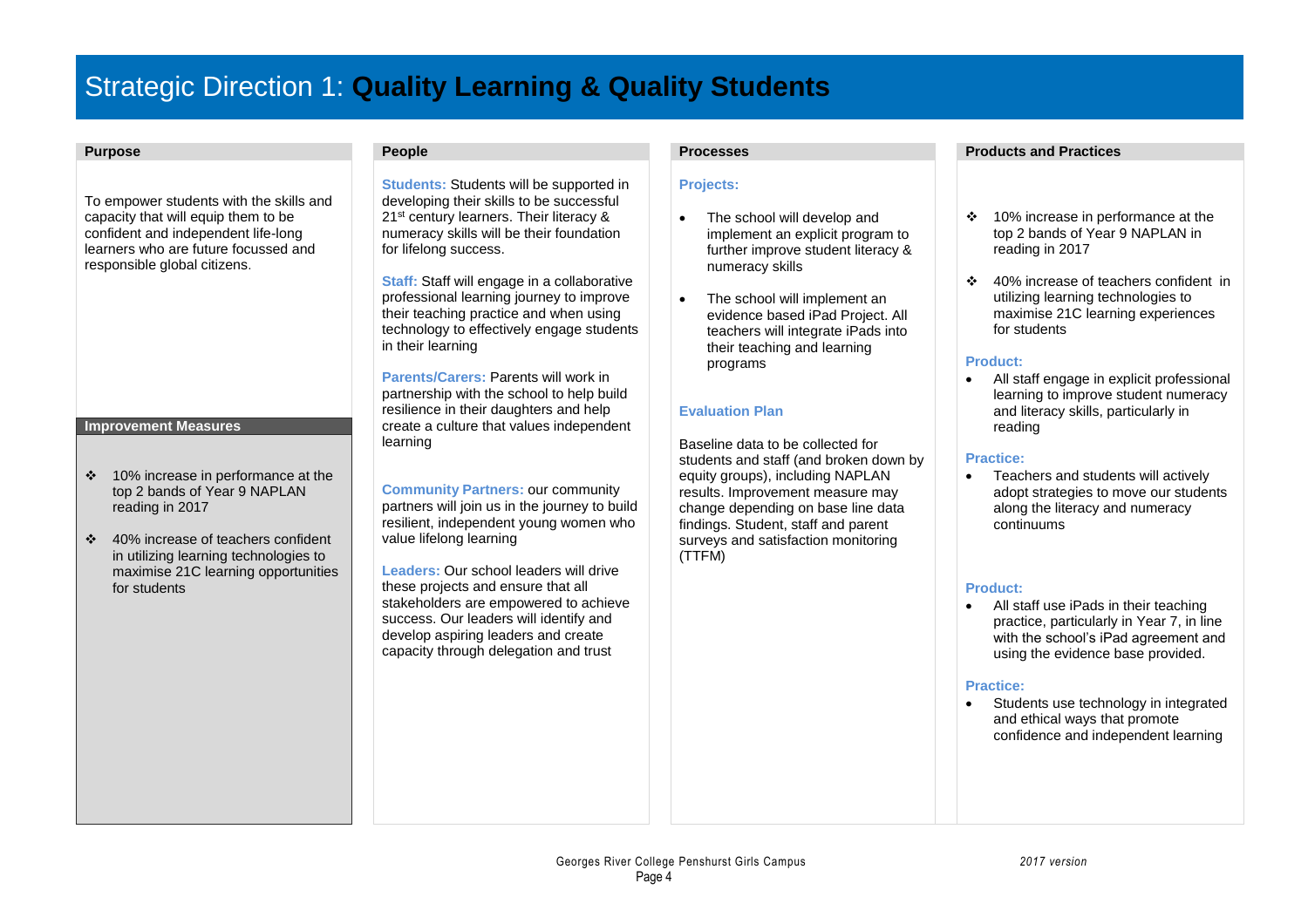## Strategic Direction 2: **Quality Staff and Culture**

To further build a culture of dynamic professional staff who embed excellence throughout the school community by engaging in ongoing learning, reflection and a commitment to develop, share and implement best practice.

### **Teachers**

- 25% increase of students using 21st Century learning styles & technologies to engage in and attain expected educational learning outcomes 7-10 (including equity groups)
- 40% increase in student, staff and parent confidence in newly created flexible classrooms(including equity groups)

**Students:** Students will be key stakeholders in creating and realising our shared vision for flexible learning spaces.**:** Students will be supported in working independently and through taking risks as learners through inquiry based learning projects

**Staff:** Staff will experience professional development on innovative and engaging curriculum delivery and will reflect on their own teaching practice in new and positive ways

**Parents/Carers: Parents will be key** stakeholders in creating and realising our shared vision for flexible learning spaces

**Community Partners:** Our community partners will be key stakeholders in creating and realising our shared vision for flexible learning spaces

**Leaders:** Our school leaders will drive these projects and ensure that all stakeholders are empowered to achieve success. Our leaders will identify and develop aspiring leaders and create capacity through delegation and trust

### **Projects:**

- All faculties will explore flexible learning and innovative & engaging curriculum delivery through a Stage 4 project (e.g. SOLE, Inquiry Based, Project Based or Challenge Based Learning)
- Future focussed Learning Spaces: investigation, design & creation

### **Evaluation Plan**

Student, staff and parent surveys and satisfaction monitoring

### **Purpose People Processes Products and Practices**

- 25% increase of students using 21st C learning styles & technologies to engage in and attain expected educational learning outcomes 7-10
- ❖ 40% increase in student, staff and parent confidence in newly created flexible learning spaces

### **Product:**

Teaching & Learning programs are embedded with 21<sup>st</sup> Century learning capabilities to provide future focussed and authentic learning experiences that meet the needs of every student

### **Practice:**

Teachers deliver innovative curriculum (including technology) in real and meaningful ways

#### **Product:**

We will create engaging, relevant and dynamic learning space for students and teachers

**Practice:** Dynamic learning spaces that promote flexible and challenging curriculum delivery